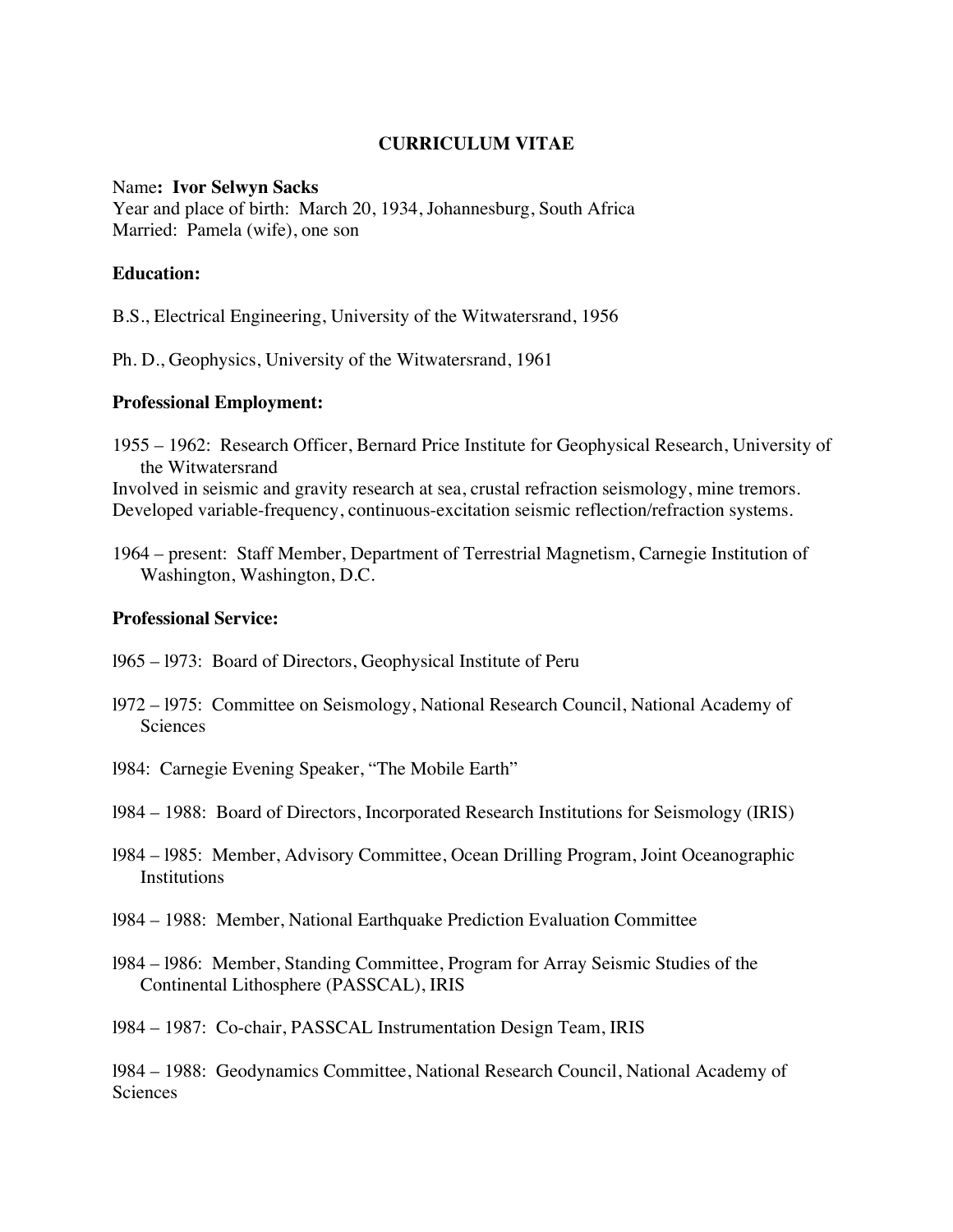- l986 1989: Committee on Seismology, National Research Council, National Academy of Sciences
- l986 present: Co-Chairman, ELAS (Electromagnetic Lithosphere Asthenosphere Sounding), International Association of Geomagnetism and Aeronomy
- 1988 1991: Chairman, Panel on Real Time Earthquake Warning, Committee on Seismology, National Research Council, National Academy of Sciences

2001 -: Chair, IRIS Instrumentation Committee

### **Honors:**

1993: Fellow, American Geophysical Union

#### **Recent Patents:**

- #5739435. Strain sensing device. April 14, 1998 A modified transducer system to increase dynamic range and preserve baseline
- #5900545. Strain monitoring system. May 5, 1999 A very high-pressure, very high-temperature strainmeter with high sensitivity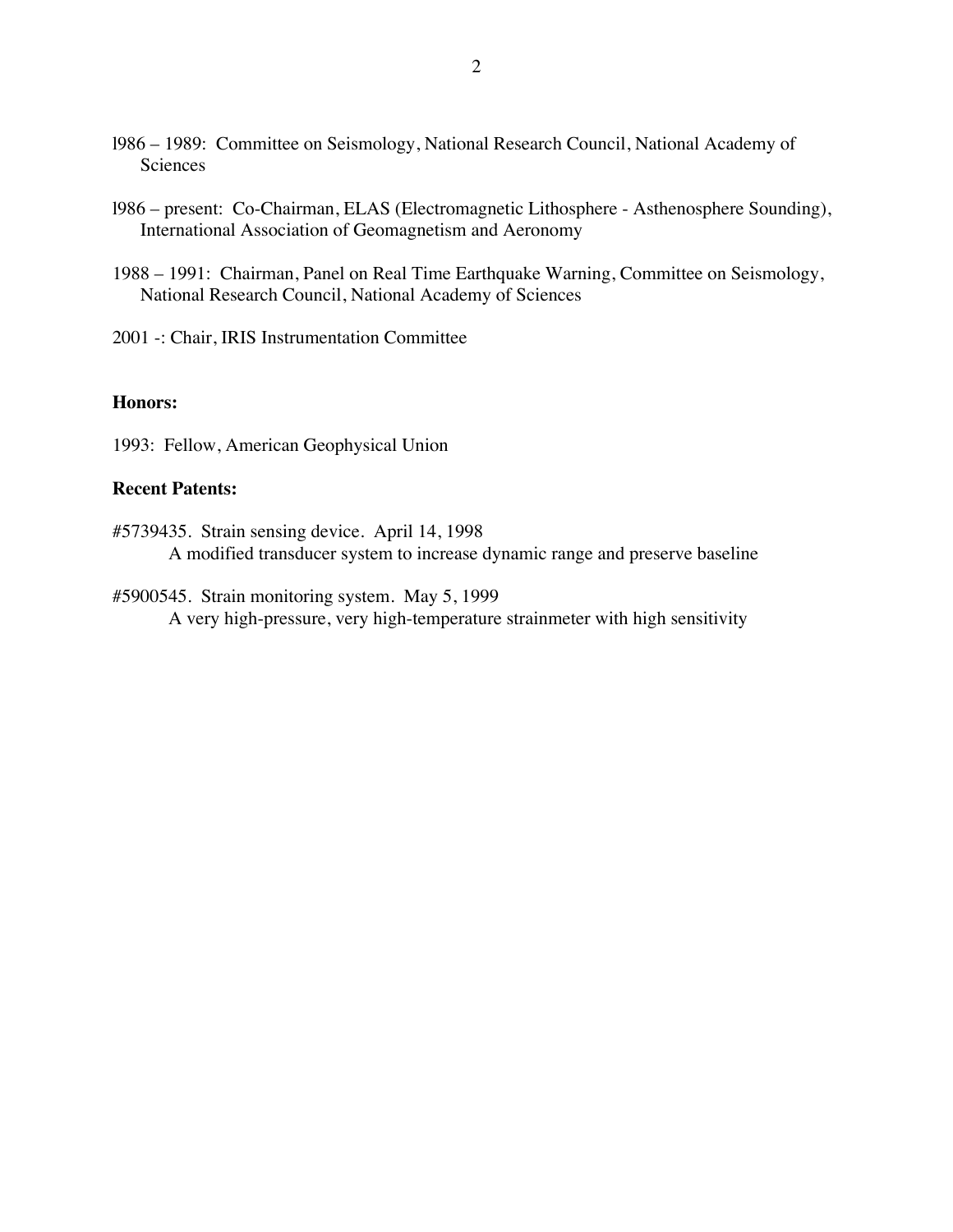#### **Selwyn Sacks: Publications**

- Sacks, I. S., A low-noise transistorized seismic preamplifier, *J. Geophys. Res*., *62*, 267-278, 1957.
- Hales, A. L., and I. S. Sacks, Evidence for an intermediate layer from crustal structure investigations in the eastern Transvaal, *Geophys. J. Roy. Astron. Soc*., *2*, 15-33, 1959.
- Sacks, I. S., A near surface seismic reflection technique using continuous excitation, Ph. D. thesis, University of the Witwatersrand, 1961.
- Steinhart, J. S., T. J. Smith, I. S. Sacks, R. Sumner, Z. Suzuki, A. Rodriguez, C. Lomnitz, M. A. Tuve, and L. T. Aldrich, Seismic studies, *Carnegie Inst. Wash. Year Book*, *62*, 280-289, 1963.
- Steinhart, J. S., Z. Suzuki, T. J. Smith, L. T. Aldrich, and I. S. Sacks*,* Explosion seismology*, Carnegie Inst. Wash. Year Book*, *63*, 311-319, 1964.
- Sacks, I. S., M. A. Tuve, R. Sumner, S. Suyehiro, R. Cabre, and J. Careaga, Earthquake studies, *Carnegie Inst. Year Book*, *64*, 273-286, 1965.
- Sacks, I. S., A broad-band dynamic range seismograph, in *The Earth beneath the Continents, Geophys. Mon. Ser.*, *10*, pp. 543-554, J. S. Steinhart and T. J. Smith, eds., AGU, Washington, D. C., 1966.
- Sacks, I. S., Diffracted P-wave studies of the Earth's core, l, Amplitudes, core size, and rigidity, *J. Geophys. Res*., *71*, 1173-1181, 1966.
- Sacks, I. S., Diffracted P-wave studies of the Earth's core, 2, Lower mantle velocity, core size, lower mantle structure, *J. Geophys. Res*., *72*, 2589-2594, 1967.
- Ludwig, W. J., J. E. Nafe, E. S. W. Simpson, and I. S. Sacks, Seismic-refraction measurements on the southeast African continental margin, *J. Geophys. Res*., *73*, 3707-3719, 1968.
- James, D. E., I. S. Sacks, L. E. Lazo, and G. P. Aparicio, On locating local earthquakes using small networks, *Bull. Seismol. Soc. Amer*., *59*, 1201-1212, 1969.
- Sacks, I. S., Anelasticity of the outer core, *Carnegie Inst. Wash. Year Book*, *69*, 414-416, 1971.

Sacks, I. S., Anelasticity of the inner core, *Carnegie Inst. Wash. Year Book*, *69*, 416-419, 1971.

Linde, A. T., and I. S. Sacks, Errors in the spectral analysis of long-period seismic body waves, *J. Geophys. Res*., *76*, 3326-3336, 1971.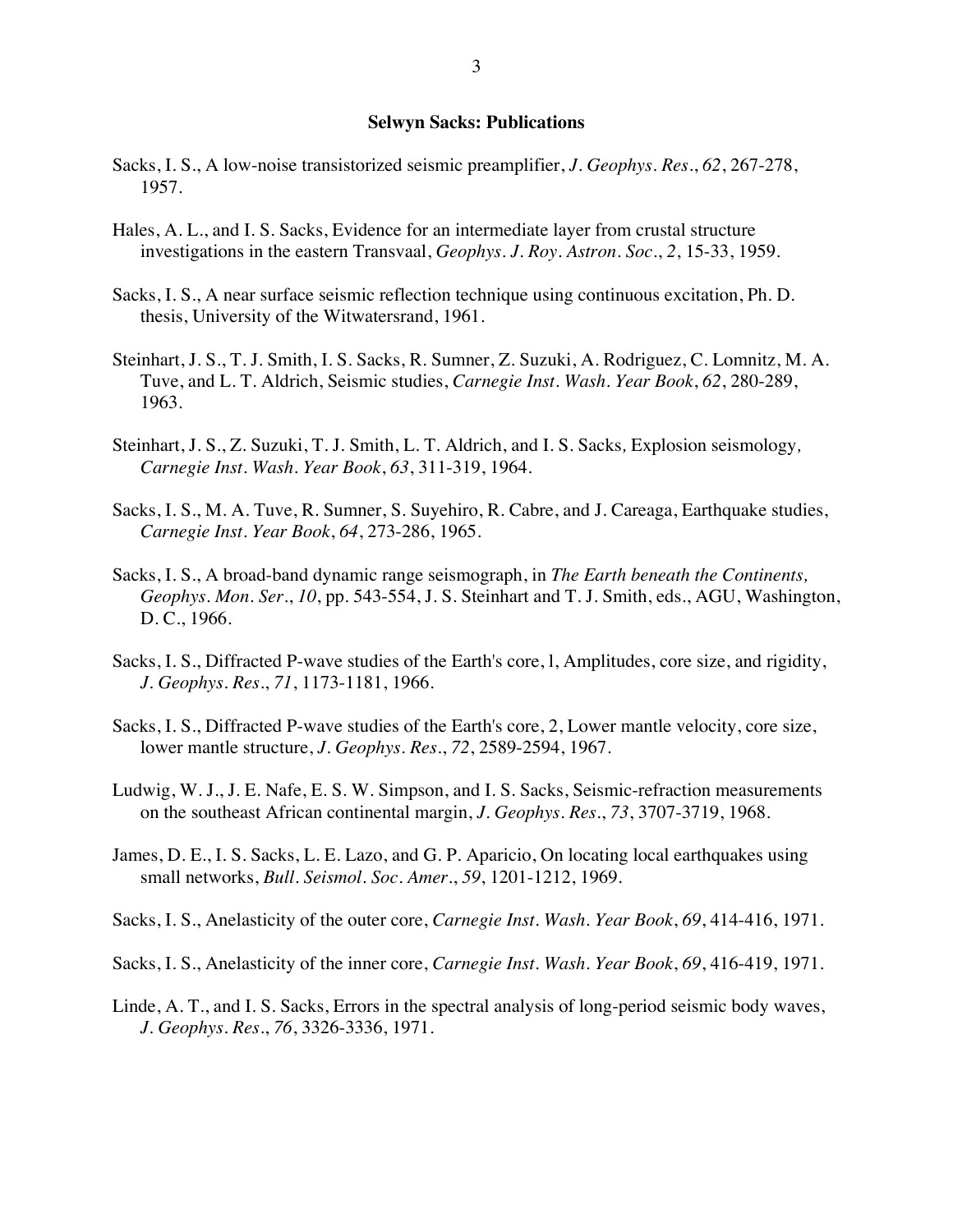- Sacks, I. S., S. Suyehiro, and D. W. Evertson, Sacks−Evertson strainmeter, its installation in Japan and some preliminary results concerning strain steps, *Proc. Japan Acad*., *47*, 707-712, 1971.
- Sacks, I. S., S. Suyehiro, D. W. Evertson, and Y. Yamagishi, Sacks–Evertson strainmeter, its installation in Japan and some preliminary results concerning strain steps, *Papers in Meteorol. Geophy*s., *22***,** 195-208, 1971.
- Linde, A. T., and I. S. Sacks, Dimensions, energy, and stress release for South American deep earthquakes, in *Symposium on the Results of Upper Mantle Investigations with Emphasis on Latin America*, *Vol. II*, pp. 211-227, Comite Argentino del Manto Superior, Buenos Aires, 1972.
- Sacks, I. S., Geographic distribution of absorption of shear waves in South America and its tectonic significance, in *Symposium on the Results of Upper Mantle Investigations with Emphasis on Latin America*, *Vol. II*, pp. 245-253, Comite Argentino del Manto Superior, Buenos Aires, 1972.
- Sacks, I. S., G. Saa, and P. Aparicio, P travel-time anomalies and their structural implications in west−central South America, in *Symposium on the Results of Upper Mantle Investigations with Emphasis on Latin America*, *Vol. II*, pp. 255-264, Comite Argentino del Manto Superior, Buenos Aires, 1972.
- Linde, A. T., and I. S. Sacks, Dimensions, energy, and stress release for South American deep earthquakes, *J. Geophys. Res*., *77***,** 1439-1451, 1972.
- Linde, A. T., and I. S. Sacks, Reply, *J. Geophys. Res*., *77*, 3184-3185, 1972.
- Snoke, J. A., I. S. Sacks, and H. Okada, Empirical models for anomalous high-frequency arrivals from deep-focus earthquakes in South America, *Geophys. J. Roy. Astron. Soc*., *37*, 133-139, 1974.
- Snoke, J. A., I. S. Sacks, and H. Okada, A model not requiring continuous lithosphere for anomalous high-frequency arrivals from deep-focus South American earthquakes, *Phys. Earth Planet. Interiors*, *9*, 199-206, 1974.
- Sacks, I. S., and H. Okada, A comparison of the anelasticity structure beneath western South America and Japan, *Phys. Earth Planet. Interiors*, *9*, 211-219, 1974.
- Sacks, I. S., Anomalous island arc asthenosphere and continental growth, *Carnegie Inst. Wash. Year Book*, *74*, 256-266, 1975.
- Sacks, I. S., J. A. Snoke, Y. Yamagishi, and S. Suyehiro, Borehole strainmeters: Long-term stability and sensitivity to dilatancy, *Carnegie Inst. Wash. Year Book*, *74*, 287-291, 1975.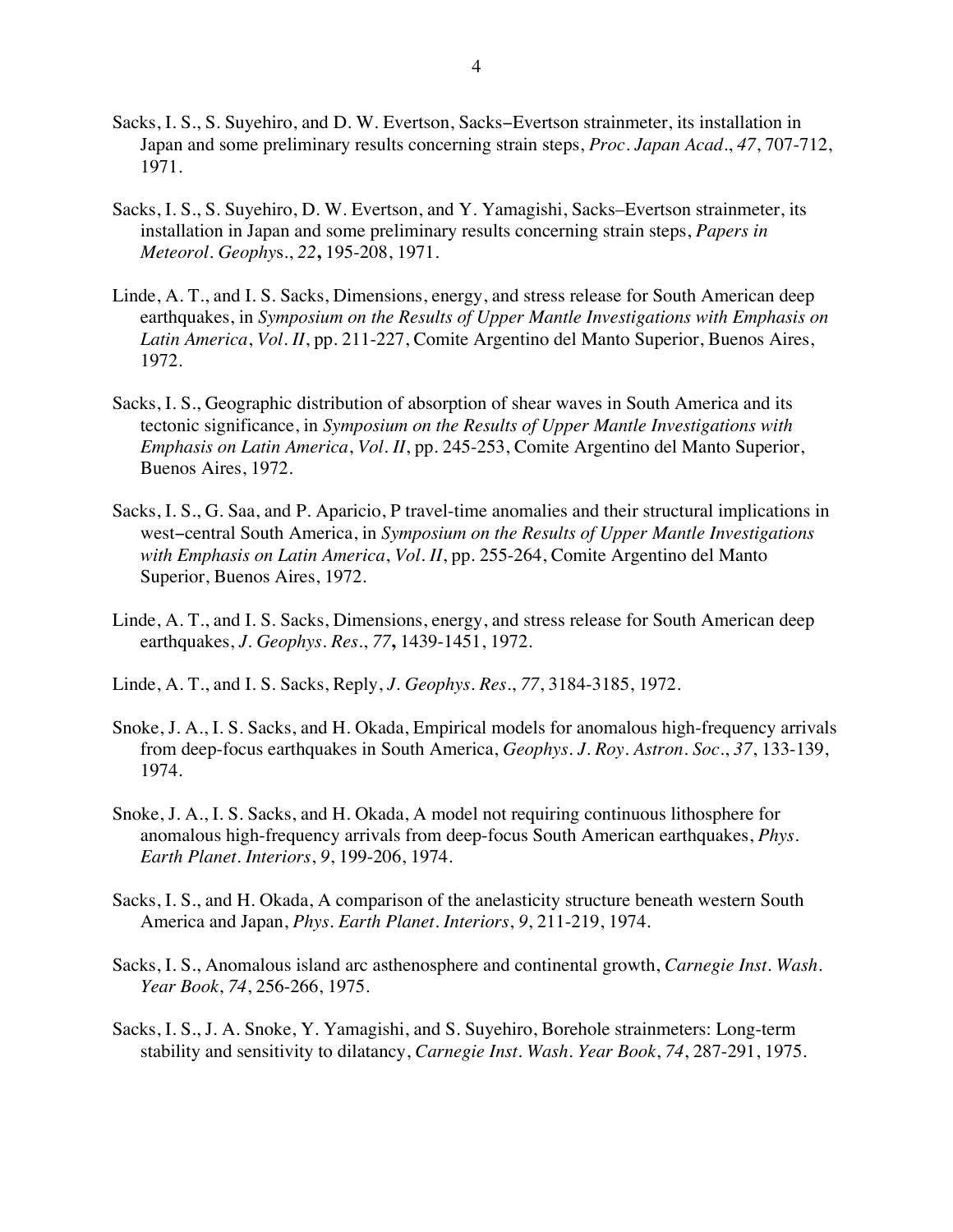- Snoke, J. A., and I. S. Sacks, A model for laterally heterogeneous velocity structure at the base of the mantle, *Carnegie Inst. Wash. Year Book*, *75*, 233-239, 1976.
- Sacks, I. S., J. A. Snoke, J. R. Evans, G. C. King, and R. J. Beavan, Single-site phase velocity measurement, *Geophys. J. Roy. Astron. Soc*., *46*, 253-258, 1976.
- Snoke, J. A., I. S. Sacks, and H. Okada, Determination of the subducting lithosphere boundary by use of converted phases, *Bull. Seismol. Soc. Amer*., *67*, 1051-1060, 1977.
- Sacks, I. S., Interrelationships between volcanism, seismicity, and anelasticity in western South America, *Tectonophysics*, *37*, 131-139, 1977.
- Sacks, I. S., and J. A. Snoke, The use of converted phases to infer the depth of the lithosphereasthenosphere boundary beneath South America, *J. Geophys. Res*., *82*, 2011-2017, 1977.
- Evans, J. R., K. Suyehiro, and I. S. Sacks, Mantle structure beneath the Japan Sea a reexamination, *Geophys. Res. Lett*., *5*, 487-490, 1978.
- Sacks, I. S., A. T. Linde, B. A. Rodriquez, and J. A. Snoke, Shallow seismicity in subduction zones, *Geophys. Res. Lett*., *5*, 901-903, 1978.
- Sacks, I. S., S. Suyehiro, A. T. Linde, and J. A. Snoke, Slow earthquakes and stress redistribution, *Nature*, *275*, 599-602, 1978.
- Sacks, I. S., Borehole strainmeters, in *Proc. Conf. VII Stress and Strain Measurements Related to Earthquake Prediction*, U. S. Geological Survey Open-File Report 79-370, pp. 425-484, 1978.
- Evans, J. R., and I. S. Sacks, Deep structure of the Iceland Plateau, *J. Geophys. Res*., *84*, 6859- 6866, 1979.
- Sacks, I. S., J. A. Snoke, and L. Beach, Lateral heterogeneity at the base of the mantle revealed by observations of amplitudes of PKP phases, *Geophys. J. Roy. Astron. Soc*., *59*, 379-387, 1979.
- Sacks, I. S., J. A. Snoke, and E. S. Husebye, Lithosphere thickness beneath the Baltic Shield, *Tectonophysics*, *56*, 101-110, 1979.
- Suyehiro, K., and I. S. Sacks, P- and S-wave velocity anomalies associated with the subducting lithosphere determined from travel-time residuals in the Japan region, *Bull. Seismol. Soc. Amer*., *69*, 97-114, 1979.
- Snoke, J. A., I. S. Sacks, and D. E. James, Subduction beneath western South America: Evidence from converted phases, *Geophys. J. Roy. Astron. Soc*., *59*, 219-225, 1979.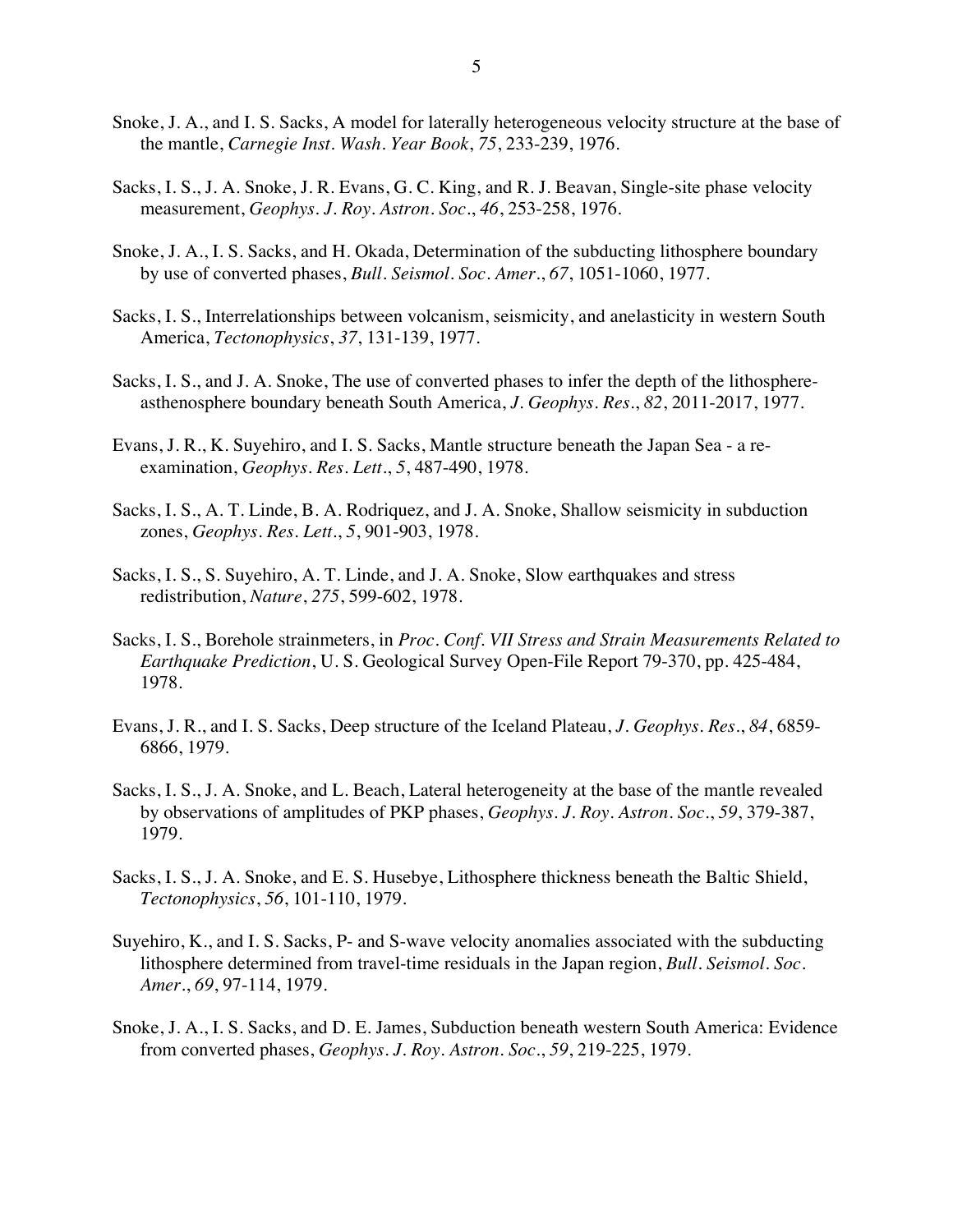- Evans, J. R., and I. S. Sacks, Lithospheric structure in the North Atlantic from observations of Love and Rayleigh waves, *J. Geophys. Res*., *85*, 7175-7182, 1980.
- Hasegawa, A., and I. S. Sacks, Subduction of the Nazca plate beneath Peru as determined from seismic observations, *J. Geophys. Res., 86*, 4971-4980, 1981.
- Sacks, I. S., Q<sub>s</sub> of the lower mantle a body wave determination, in *Anelasticity in the Earth*, *Geodynamics Ser., 4*, pp. 55-58, F. D. Stacey, M. S. Paterson, and A. Nicolas, eds., AGU, Washington, D. C., and GSA, Boulder, Colo., 1981.
- Brown, L., I. S. Sacks, F. Tera, J. Klein, and R. Middleton, Beryllium-l0 in continental sediments, *Earth Planet. Sci. Lett*., *55*, 370-376, 1981.
- Sacks, I. S., A. T. Linde, J. A Snoke, and S. Suyehiro, A slow earthquake sequence following the Izu-Oshima earthquake of l978, in *Earthquake Prediction: An International Review*, *Maurice Ewing Ser., 4*, pp. 617-628, D. W. Simpson and P. G. Richards, eds., AGU, Washington, D.C., 1981.
- Sacks, I. S., and J. A. Snoke, Reply to Clark and Pearce, *Geophys. J. Roy. Astron. Soc*., *66*, 747- 750, 1981.
- McGarr, A., I. S. Sacks, A. T. Linde, S. Spottiswoode, and R. Green, Coseismic and other shortterm strain changes recorded with Sacks-Evertson strainmeters in a deep mine, South Africa, *Geophys. J. Roy. Astron. Soc*., *70*, 717-740, 1981.
- Sacks, I. S., S. Suyehiro, A. T. Linde, and J. A. Snoke, Stress redistribution and slow earthquakes, *Tectonophysics*, *81*, 311-318, 1982.
- Sacks, I. S., The subduction of young lithosphere*, J. Geophys. Res*., *88*, 3355-3366, 1983.
- Snoke, J. A., A. T. Linde, and I. S. Sacks, Apparent stress, an estimate of the stress drop, *Bull. Seismol. Soc. Amer*., *73*, 339-348, 1983.
- Suyehiro, K., and I. S. Sacks, An anomalous low velocity region above the deep earthquakes in the Japan subduction zone, *J. Geophys. Res*., *88*, 10,429-10,438, 1983.
- Sacks, I. S., Subduction geometry and magma genesis, in *Explosive Volcanism: Inception, Evolution, and Hazards*, pp. 34-36, Panel on Explosive Volcanism, Francis R. Boyd, Jr., Chairman, National Academy Press, Washington, D.C., 1984.
- Boss, A. P., C. L. Angevine, and I. S. Sacks, Finite amplitude models of convection in the early mantle, *Phys. Earth Planet. Interiors*, *36*, 328-336, 1984.
- Boss, A. P., and I. S. Sacks, Time-dependent models of single-and double-layer mantle convection, *Nature*, *308*, 533-535, 1984.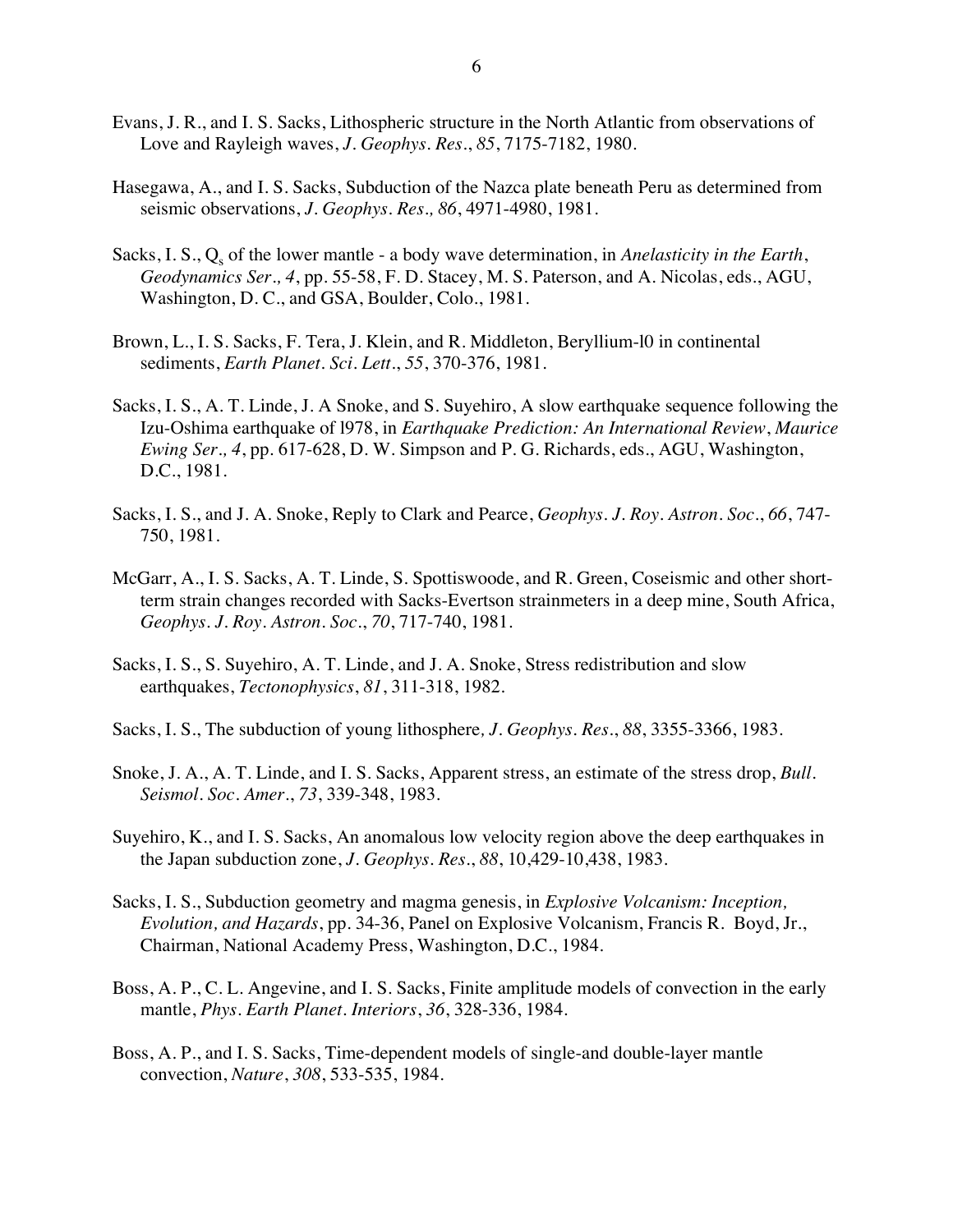- Boyd, T. M., J. A. Snoke, I. S. Sacks, and B. A. Rodriguez, High-resolution determination of the Benioff zone geometry beneath southern Peru*, Bull. Seismol. Soc. Amer*., *74*, 559-568, 1984.
- Sacks, I. S., and J. A. Snoke, Seismological determinations of the subcrustal continental lithosphere, in *Structure and Evolution of the Continental Lithosphere*, *Physics and Chemistry of the Earth, l5*, H. N. Pollack and V. R. Murthy, eds., pp. 3-37, Pergamon Press, Oxford, England, 1984.
- Boss, A. P., and I. S. Sacks, Formation and growth of deep mantle plumes, *Geophys. J. Roy. Astron. Soc*., *80*, 241-255, 1985.
- Tera, F., L. Brown, J. Morris, I. S. Sacks, J. Klein, and R. Middleton, Sediment incorporation in island-arc magmas: Inferences from <sup>10</sup>Be, *Geochim. Cosmochim. Acta*, 50, 535-550, 1986.
- Snoke, J. A., and I. S. Sacks, Seismic modelling of lateral heterogeneity at the base of the mantle, *Geophys. J. Roy. Astron. Soc*., *86*, 801-814, 1986.
- Boss, A. P., and I. S. Sacks, High spatial resolution models of time-dependent, layered mantle convection, *Geophys. J. Roy. Astron. Soc*., *87*, 241-264, 1986.
- Linde, A. T., K. Suyehiro, S. Miura, I. S. Sacks, and A. Takagi, Episodic aseismic strain signals: Precursors to the Japan sea earthquake of 1983, *Tohoku Geophys. J., 30,* 29-41, 1987.
- Schneider, J. F., and I. S. Sacks, Stress in the contorted Nazca Plate beneath southern Peru from local earthquakes, *J. Geophys. Res., 92,* 13,887-13,902, 1987.
- Sacks, I. S., and A. T. Linde, Some observations and some comments on intermediate term precursors, in *Physical and Observational Basis for Intermediate-Term Earthquake Predictions,* U. S. Geological Survey Open-File Report, No. 87-591, pp. 762-763, 1987.
- Linde, A. T., K. Suyehiro, S. Miura, I. S. Sacks, and A. Takagi, Episodic aseismic earthquake precursors, *Nature, 334,* 513-515, 1988.
- Dysart, P., J. A. Snoke, and I. S. Sacks, Source parameters and scaling relations for small earthquakes in the Matsushiro region, southwest Honshu, Japan, *Bull. Seismol. Soc. Amer.*, *78,* 571-589, 1988.
- Sato, H., I. S. Sacks, E. Takahashi, and C. M. Scarfe, Geotherms in the Pacific Ocean from laboratory and seismic attenuation studies, *Nature, 336,* l54-156, 1988.
- Sato, H., I. S. Sacks, T. Murase, and C. M. Scarfe, Thermal structure of the low velocity zone derived from laboratory and seismic investigations, *Geophys. Res. Lett., 15,* 1227-1230, 1988.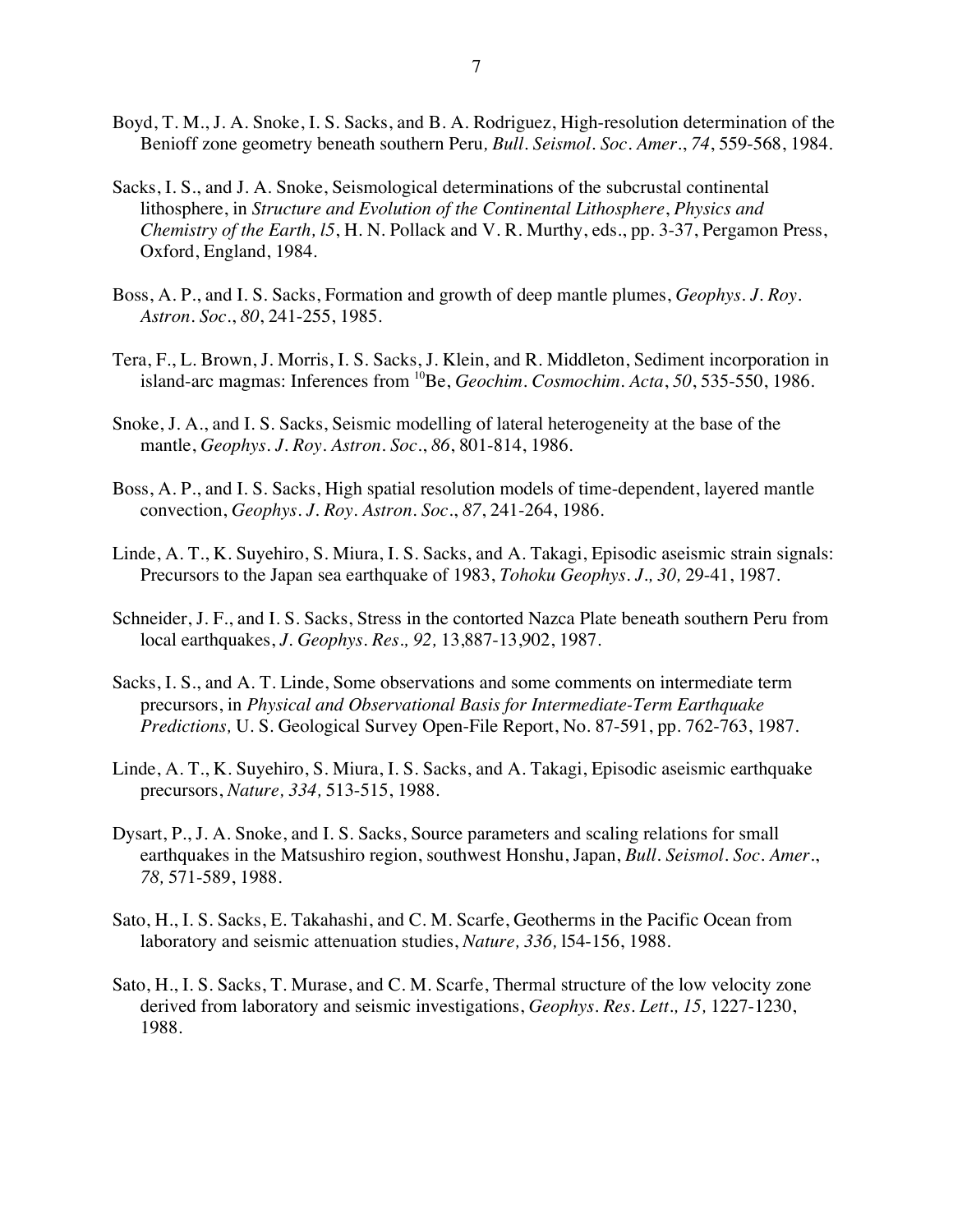- Sato, H., I. S. Sacks, T. Murase, G. Muncill, and H. Fukuyama, Attenuation of compressional waves in peridotite measured as a function of temperature at 200 MPa, *Pure Appl. Geophys., 128,* 433-447, 1988.
- Schneider, J. F., I. S. Sacks, D. Huaco, L. Ocola, E. Norabuena, and A. Flores, Spatial distribution and *b* value of intermediate-depth earthquakes beneath central Peru, *Geophys. Res. Lett., 15,* 1421-1424, 1988.
- Rydelek, P. A. and I. S. Sacks, Asthenospheric viscosity inferred from correlated land-sea earthquakes in northeast Japan, *Nature, 336,* 234-237, 1988.
- Rydelek, P. A. and I. S. Sacks, Testing the completeness of earthquake catalogues and the hypothesis of self-similarity, *Nature, 337,* 251-253, 1989.
- Chan, W. W., I. S. Sacks, and R. Morrow, Anelasticity of the Iceland Plateau from surface wave analysis, *J. Geophys. Res*., *94*, 5675-5688, 1989.
- Morris, J. D., F. Tera, I. S. Sacks, L. Brown, J. Klein, and R. Middleton, Sediment recycling at convergent margins: Constraints from the cosmogenic isotope 10Be, in *Proceedings NATO Advanced Research Workshop, Crust/Mantle Recycling at Convergence Zones,* S. R. Hart and L. Gulen, eds., pp. 81-88, Kluwer Academic Publishers, Dordrecht, The Netherlands, 1989.
- Sacks, I. S. and J. F. Schneider, Geophysical constraints on recycling of oceanic lithosphere, in *Proceedings NATO Advanced Research Workshop, Crust/Mantle Recycling at Convergence Zones,* L. Gulen and S. R. Hart, eds., pp. 89-96, Kluwer Academic Publishers, Dordrecht, The Netherlands, 1989.
- Sacks, I. S., H. Sato, and J. Morris, Magma generation in subduction zones, in *Proceedings NATO Advanced Research Workshop, Crust/Mantle Recycling at Convergence Zones,* L. Gulen and S. R. Hart, eds., pp. 139-144, Kluwer Academic Publishers, Dordrecht, The Netherlands, 1989.
- Chan, W. W., I. S. Sacks, and R. Morrow, Anelasticity of the Iceland Plateau from surface wave analysis, *J. Geophys. Res., 94,* 5675-5688, 1989.
- Sato, H., I. S. Sacks, and T. Murase, The use of laboratory velocity data for estimating temperature and partial melt fraction in the low velocity zone: Comparison with heat flow and electrical conductivity studies, *J. Geophys. Res., 94,* 5689-5704, 1989.
- Sato, H. and I. S. Sacks, Anelasticity and thermal structure of the oceanic upper mantle: Temperature calibration with heat flow data, *J. Geophys. Res., 94,* 5705-5715, 1989.
- Sato, H., I. S. Sacks, T. Murase, G. Muncill, and H. Fukuyama, Qp-melting temperature relation in peridotite at high pressure and temperature: Attenuation mechanism and implications for the mechanical properties of the upper mantle, *J. Geophys. Res., 94,* 10,647-10,661, 1989.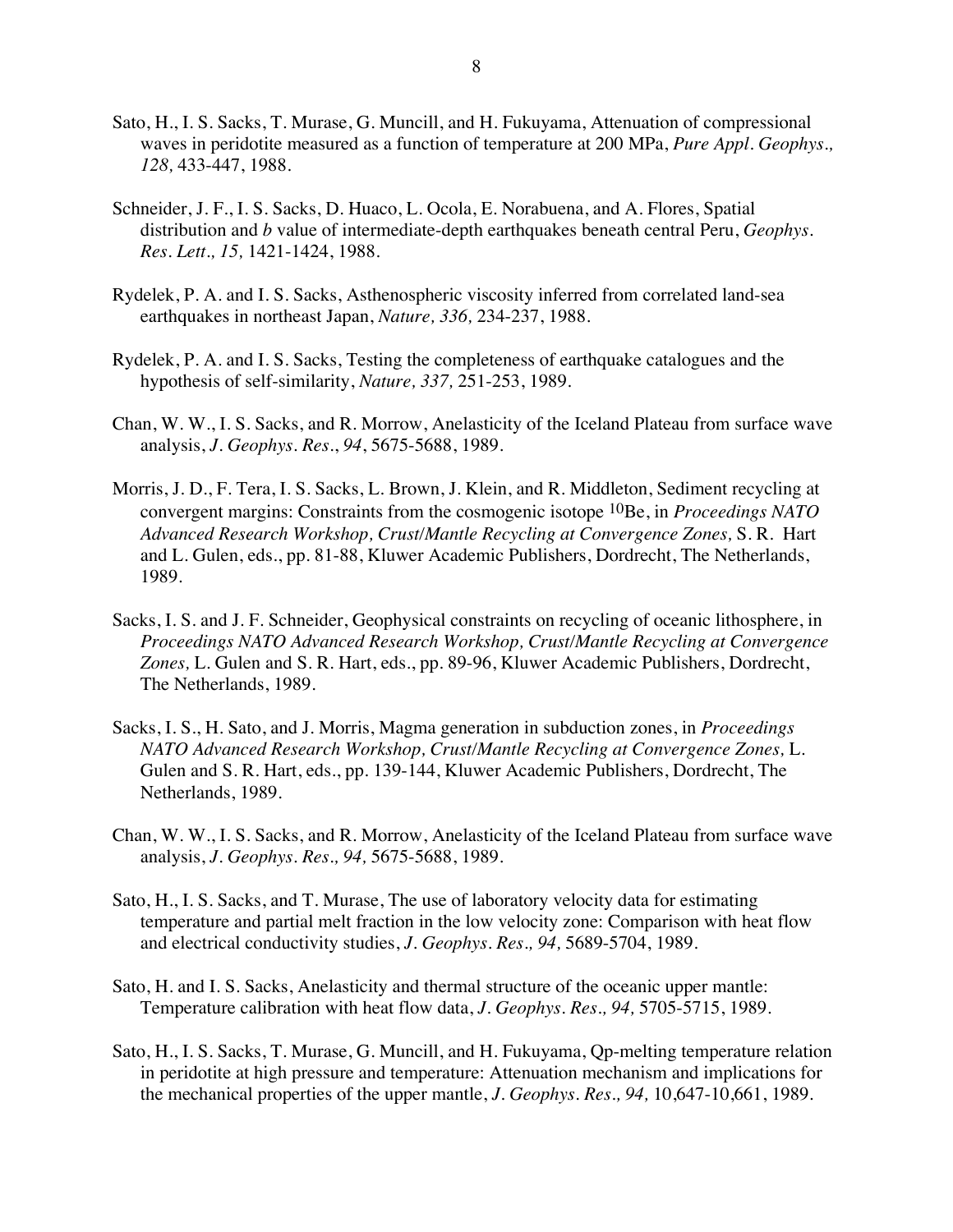- Davis, J. P., I. S. Sacks, and A. T. Linde, Source complexity of small earthquakes near Matsushiro, Japan, *Tectonophysics, 166,* 175-187, 1989.
- Davis, J. P., R. Kind, and I. S. Sacks, Precursors to P'P' re-examined using broad-band data, *Geophys. J. Int., 99,* 595-604, 1989.
- Rydelek, P. A., and I. S. Sacks, Asthenospheric viscosity and stress diffusion: A mechanism to explain correlated earthquakes and surface deformation in NE Japan, *Geophys. J. Int., 100,* 39-58, 1990.
- Taylor, D. W. A., J. A. Snoke, I. S. Sacks, and T. Takanami, Nonlinear frequency-magnitude relationships for the Hokkaido corner, Japan, *Bull. Seismol. Soc. Am., 80,* 340-353, 1990.
- Sato, H., and I. S. Sacks, Magma generation in the upper mantle inferred from seismic measurements in peridotite at high pressure and temperature, in *Magma Transport and Storage,* M. P. Ryan, ed., pp. 277-292, John Wiley and Sons, New York, 1990.
- Rydelek, P. A., W. Zürn, I. S. Sacks, and A. Linde, Tidal measurements with a Sacks-Evertson borehole strainmeter at Mammoth Lakes, California, in *Proceedings of the 11th International Symposium on Earth Tides,* J. Kakkuri, ed., pp. 103-112, E. Schweizerbart'sche Verlagsbuchhandlkung, Stuttgart, 1991.
- Takanami, T., D. W. A. Taylor, J. A. Snoke, and I. S. Sacks, Nonlinear frequency-magnitude relationships in the seismicity for the Hidaka District, Hokkaido, *Geophys. Bull. Hokkaido Univ., 55,* 13-26, 1991.
- Taylor, D. W. A, J. A. Snoke, I. S. Sacks, and T. Takanami, Seismic quiescence before the Urakawa-Oki Earthquake, *Bull. Seismol. Soc. Amer., 81,* 1255-1271, 1991.
- Pollitz, F. F., and I. S. Sacks, Modeling of postseismic relaxation following the Great 1857 Earthquake, southern California, *Bull. Seismol. Soc. Am., 82*, 454-480, 1992.
- Rydelek, P. A., I. S. Sacks, and R. Scarpa, On tidal triggering of earthquakes at Campi Flegrei, Italy, *Geophys. J. Int., 109*, 125-137, 1992.
- Rydelek, P. A., and I. S. Sacks, Comment on "Seismicity and detection/location threshold in the southern Great Basin seismic network" by Joan Gomberg, *J. Geophys. Res., 97,* 15,361- 15,362, 1992.
- Umino, N., and I. S. Sacks, Magnitude-frequency relations for northeastern Japan, *Bull. Seismol. Soc. Am., 83,* 1492-1506, 1993.
- Linde, A. T., K. Agustsson, I. S. Sacks, and R. Stefansson, Mechanism of the 1991 eruption of Hekla from continuous borehole strain monitoring, *Nature, 365,* 737-740, 1993.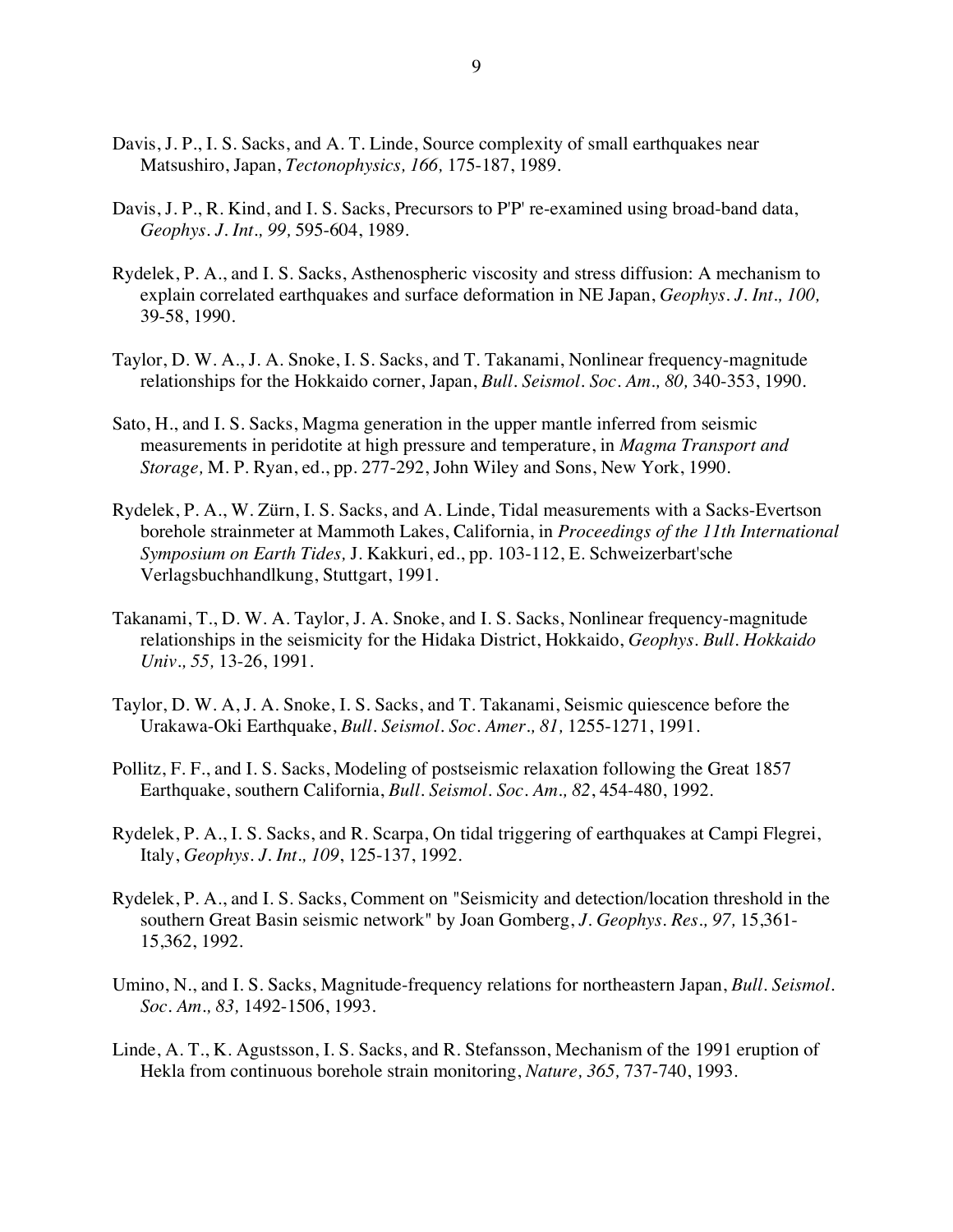- Pollitz, F. F., and I. S. Sacks, Fault model of the 1891 Nobi earthquake from historic triangulation and leveling, *J. Phys. Earth, 42,* 1-43, 1994.
- Helffrich, G., and I. S. Sacks, Scatter and bias in differential PKP travel times and implications for mantle and core phenomena, *Geophys. Res. Lett., 21,* 2167-2170, 1994.
- Linde, A. T., I. S. Sacks, M. J. S. Johnston, D. P. Hill, and R. G. Bilham, Increased pressure from rising bubbles as a mechanism for remotely triggered seismicity, *Nature, 371,* 408-410, 1994.
- Sacks, I. S., and P. A. Rydelek, Earthquake "quanta" as an explanation for observed magnitudes and stress drops, *Bull. Seismol. Soc. Am., 85,* 808-813, 1995.
- Linde, A. T., and I. S. Sacks, Continuous monitoring of volcanoes with borehole strainmeters, in *Mauna Loa Revealed: Structure, Composition, History, and Hazards, Geophys. Mon. Ser., 92*, J. M. Rhodes and J. P. Lockwood, eds., pp. 171-185, AGU, Washington, D.C., 1995.
- Pollitz, F. F., and I. S. Sacks, Consequences of stress changes following the 1891 Nobi earthquake, Japan, *Bull. Seismol. Soc. Am., 85,* 796-807, 1995.
- Liu, L., A. T. Linde, I. S. Sacks, and S. He, Aseismic fault slip and block deformation in North China, *Pure Appl. Geophys., 146,* 717-740, 1996.
- Pollitz, F. F., and I. S. Sacks, Viscosity structure beneath northeast Iceland, *J. Geophys. Res, 101,* 17,771-17,793, 1996.
- Rydelek, P. A., and I. S. Sacks, Earthquake slip rise time and rupture propagation: Numerical results of the quantum earthquake model, *Bull. Seismol. Soc. Am., 86,* 567-574, 1996.
- Takanami, T., I. S. Sacks, J. A. Snoke, Y. Motoya, and M. Ichiyanagi, Seismic quiescence before the Hokkaido-Toho-Oki earthquake of October 4, 1994, *J. Phys. Earth, 44,* 193-203, 1996.
- Leffler, L., S. Stein, A. Mao, T. Dixon, M. A. Ellis, L. Ocola, and I. S. Sacks, Constraints on present-day shortening rate across the central eastern Andes from GPS measurements, *Geophys. Res. Lett., 24,* 1031-1034, 1997.
- Pollitz, F. F., and I. S. Sacks, The 1995 Kobe, Japan earthquake: A long-delayed aftershock of the offshore 1944 Tonankai and 1946 Nankaido earthquakes, *Bull. Seismol. Soc. Am., 87,* 1- 10, 1997.
- Huang, S., I. S. Sacks, and J. A. Snoke, Topographic and seismic effects of long-term coupling between the subducting and overriding plates beneath Northeast Japan, *Tectonophysics, 269,* 279-297, 1997.
- Kincaid, C. and I. S. Sacks, Thermal and dynamical evolution of the upper mantle in subduction zones, *J. Geophys. Res*., *102*, 12,295-12,315, 1997.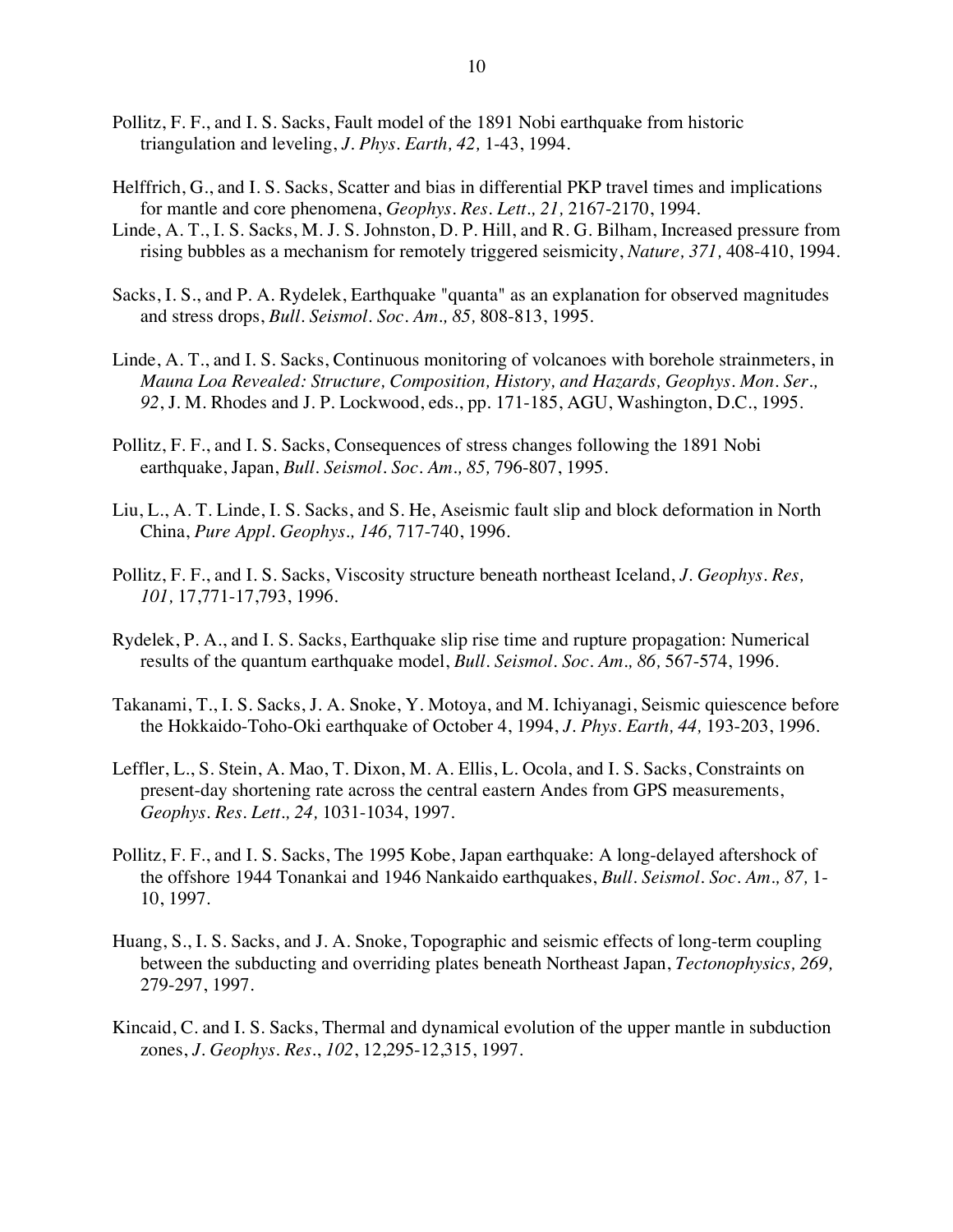- Norabuena, E., L. Leffler-Griffin, A. Mao, T. Dixon, S. Stein, I. S. Sacks, L. Ocola, and M. Ellis, Space geodetic observations of Nazca-South America convergence along the central Andes, *Science, 279,* 358-362, 1998.
- Huang, S., I. S. Sacks, and J. A. Snoke, Compressional deformation of island-arc lithosphere in northeast Japan resulting from long-term subduction-related tectonic forces: Finite-element modeling, *Tectonophysics, 287,* 43-58, 1998.
- Takanami, T., M. Kasahara, M. Takada, Y. Asai, I. S. Sacks, A. T. Linde, M. Acierno, and B. Pandit, The new volume-strain observation system in Teshikaga, Hokkaido (in Japanese, with English abstract), *Geophys. Bull. Hokkaido Univ., 61,* 189-202, 1998.
- Takanami, T., T. Ogawa, I. S. Sacks, A. T. Linde, and I. Nakanishi, Long-period volume-strain seismogram of the 8 August 1993 Esashi-Oki earthquake, off southwest of Hokkaido, Japan and its source mechanism, *J. Fac. Sci. Hokkaido Univ., ser. 7 (Geophys.), 11,* 523-543, 1998.
- Linde, A. T., and I. S. Sacks, Triggering of volcanic eruptions, *Nature, 395,* 888-890, 1998.
- Rydelek, P. A., and I. S. Sacks, Comment on "Crustal deformation measured in southern California," *Eos, Trans. AGU, 79,* 260, 1998.
- Silver, P. G., Y. Bock, D. C. Agnew, T. Henyey, A. T. Linde, T. V. McEvilly, J.-B. Minster, B. A. Romanowicz, I. S. Sacks, R. B. Smith, S. C. Solomon, and S. A. Stein, A plate boundary observatory, *IRIS Newsletter 16 (no. 2),* 3-9, 1998.
- Ágústsson, K., A. T. Linde, R. Stefánsson, and I. S. Sacks, Strain changes for the 1987 Vatnafjöll earthquake in south Iceland and possible magmatic triggering, *J. Geophys. Res., 104,* 1151-1161, 1999.
- James, D. E., and I. S. Sacks, Cenozoic formation of the central Andes: A geophysical perspective, in *Geology and Ore Deposits of the Central Andes,* B. J. Skinner, ed., pp. 1-25, Special Publication No. 7, Society of Economic Geologists, Littleton, Colorado, 1999.
- Rydelek, P. A., and I. S. Sacks, Large earthquake occurrence affected by small stress changes, *Bull. Seismol. Soc. Am., 89,* 822-828, 1999.
- Gao, S. S., P. G. Silver, A. T. Linde, and I. S. Sacks, Annual modulation of triggered seismicity following the 1992 Landers earthquake in California, *Nature, 406,* 500-504, 2000.
- Takanami, T., I. S. Sacks, and A. Hasegawa, Attenuation structure beneath the volcanic front in northeastern Japan from broad-band seismograms, *Phys. Earth Planet. Inter., 121,* 339-357, 2000.
- Suyehiro, K., S. Sacks, G. Acton, and Leg 186 Scientific Party, Japan Trench geophysical observatories: ODP Leg 186, *JOIDES Journal, 26 (no. 1),* 10-16, 2000.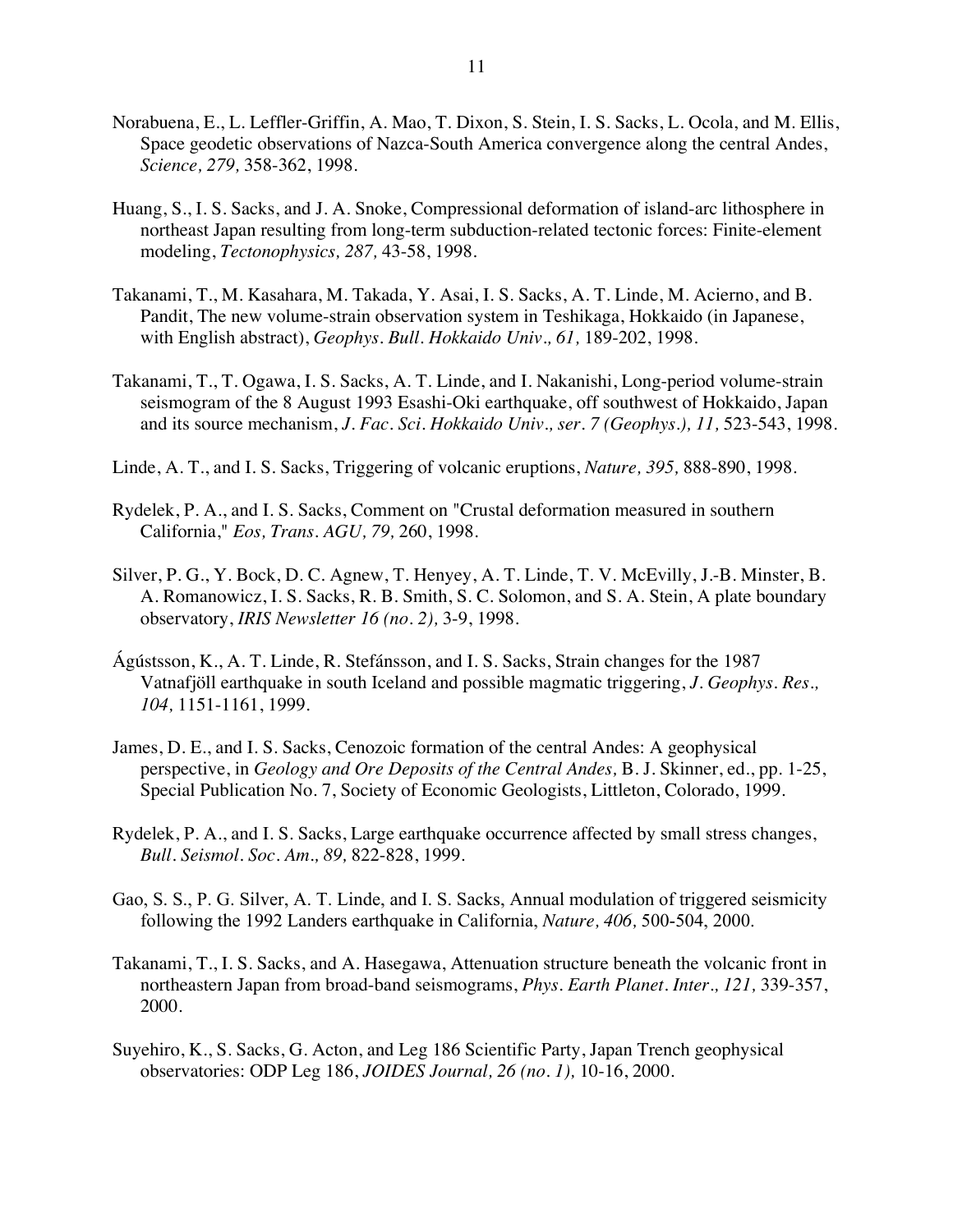- Sacks, I. S., K. Suyehiro, G. D. Acton, M. J. Acierno, E. Araki, M. V. S. Ask, A. Ikeda, T. Kanamatsu, G. Y. Kim, J. Li, A. T. Linde, P. N. McWhorter, G. Mora, Y. M. R. Najman, N. Niitsuma, B. K. Pandit, S. Roller, S. Saito, T. Sakamoto, M. Shinohara, and Y.-F. Sun, *Western Pacific Geophysical Observatories, Sites 1150 and 1151,* Proceedings of the Ocean Drilling Program, Initial Reports, Vol. 186, ODP/Texas A& M University, College Station, Texas, 2000. (Available online at *www-odp.tamu.edu/publications*)
- Rydelek, P. A., and I. S. Sacks, Migration of large earthquakes along the San Jacinto fault; stress diffusion from the 1857 Fort Tejon earthquake, *Geophys. Res. Lett., 28,* 3079-3082, 2001.
- Linde, A. T., and I. S. Sacks, Slow earthquakes and great earthquakes along the Nankai trough, *Earth Planet. Sci. Lett. 203,* 265-275, 2002.
- Pollitz, F. F., and I. S. Sacks, Stress triggering of the 1999 Hector Mine earthquake by transient deformation following the 1992 Landers earthquake, *Bull. Seismol. Soc. Am. 92,* 1487-1496, 2002.
- Rydelek, P. A., and I. S. Sacks, Triggering and inhibition of great Japanese earthquakes: the effect of Nobi 1891 on Tonankai 1944, Nankaido 1946 and Tokai, *Earth Planet. Sci. Lett. 206,* 289-296, 2003.
- E. Araki, M. Shinohara, S. Sacks, A. Linde, T. Kanazawa, H. Mikada and K. Suyehiro, Improvement of seismic observation in the ocean by use of seafloor boreholes, *Bull. Seismol. Soc. Amer*., **94**, 678-690, 2004.

Mattioli, G. S., S. R. Young, B. Voight, R. Steven, J. Sparks, E. Shalev, S. Sacks, P. Malin, A. Linde, W. Johnston, D. Hidayat, D. Elsworth, P. Dunkley, R. Herd, J. Neuberg, G. Norton, and C. Widiwijayanti, Prototype PBO instrumentation of CALIPSO Project captures world-record lava dome collapse on Montserrat Volcano, *Eos Trans. Am. Geophys. Union* **85**, 317, 323, 325, 2004.

Bernard, P., F. Boudin, S. Sacks, A. Linde, P.-A. Blum, C. Courteille, M.-F. Esnoult, H. Castarède, S. Felekis, and H. Billiris, Continuous strain and tilt monitoring on the Trizonia Island, Rift of Corinth, Greece, *Compt. Rend. Geosci.* **336**, 313-323, 2004.

Sturkell, E., P. Einarsson, F. Sigmundsson, H. Geirsson, H. Ólafsson, R. Pedersen, E. de Zeeuwvan Dalfsen, A. T. Linde, I. S. Sacks, and R. Stefánsson, Volcano geodesy and magma dynamics in Iceland, *J. Volcanol. Geotherm. Res.* **150**, 14-34, 2006.

Voight, B., A. T. Linde, I. S. Sacks, G. S. Mattioli, R. S. J. Sparks, D. Elsworth, D. Hidayat, P. E. Malin, E. Shalev, C. Widiwijayanti, S. R. Young, V. Bass, A. Clarke, P. Dunkley, W. Johnston, N. McWhorter, J. Neuberg, and P. Williams, Unprecedented pressure increase in deep magma reservoir triggered by lava-dome collapse, *Geophys. Res. Lett.* **33**, L03312, 10.1029/2005GL024870, 2006.